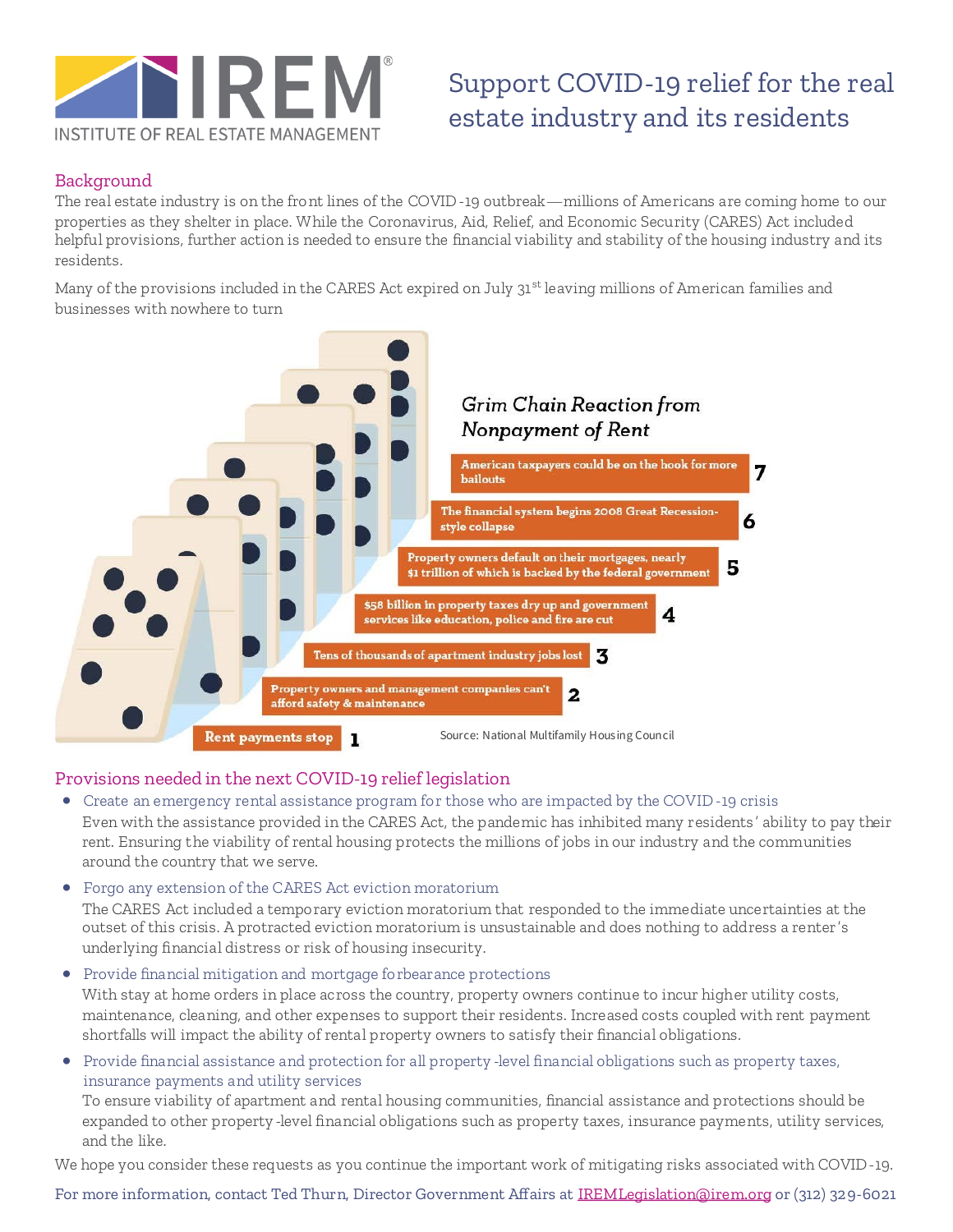

# Retain the Section 1031 likekind exchange

With a total value of approximately \$5.26 trillion, commercial real estate's contribution to the nation's economy is enormous. Real estate activity accounts for nearly one-quarter of taxes collected at all levels of government (this includes income, property, and sales taxes). Our industry is one of the leading employers in the United States. Real estate assets and investment drive gains in economic productivity.

#### Background

The Section 1031 like-kind exchange provision is fundamental to the real estate investment sector. Likekind exchanges under Section 1031 of the Internal Revenue Code allow property owners to defer taxes on gains realized from the sale of "like-kind" real property until a future date. Like-kind exchanges provide investors with flexibility in managing their real estate portfolio. Flexibility is needed to allow for the free movement of property and capital. This free flow of capital permits investors to buy into higher-priced and more productive properties, which increases tax revenue and drives economic growth.

### Opposing views

Opponents contend that the tax code is too complex and that real estate investments receive unwarranted tax benefits. However, a 2015 study revealed that 88% of exchanged properties were later disposed of through a taxable sale (Ling and Petrova). Taxes paid are 19% higher when a property is exchanged then sold versus never having been exchanged.

#### The facts about 1031 like-kind exchanges

• A like-kind exchange does not avoid taxation

Taxes are still paid in the great majority of cases, whether upon the sale of the replacement property, incrementally through increased taxes from forgone depreciation, or by inclusion in a decedent's taxable estate.

• A like-kind exchange encourages development and spurs economic activity

Exchanges stimulate real estate transactions and encourage U.S. businesses to reinvest in their domestic operations, as domestic and foreign property are not like-kind. By avoiding a tax-induced "lock up" of properties, like-kind exchange rules increase the frequency of property transactions and ensure a more dynamic real estate sector that drives real estate reinvestment and construction activity.

#### • Repealing the 1031 like-kind exchanges will reduce revenue

A 2015 study by Ernst & Young found that eliminating the 1031 like-kind exchange would negatively impact overall U.S. GDP by \$8.1 billion each year.

#### • Like-kind exchanges encourage investment during this economic downturn

Due to the pandemic, large amounts of retail and office space are expected to become vacant or underused. Like-kind exchanges encourage capital investment for the highest and best use of real estate, which improves communities and increases local and state tax bases